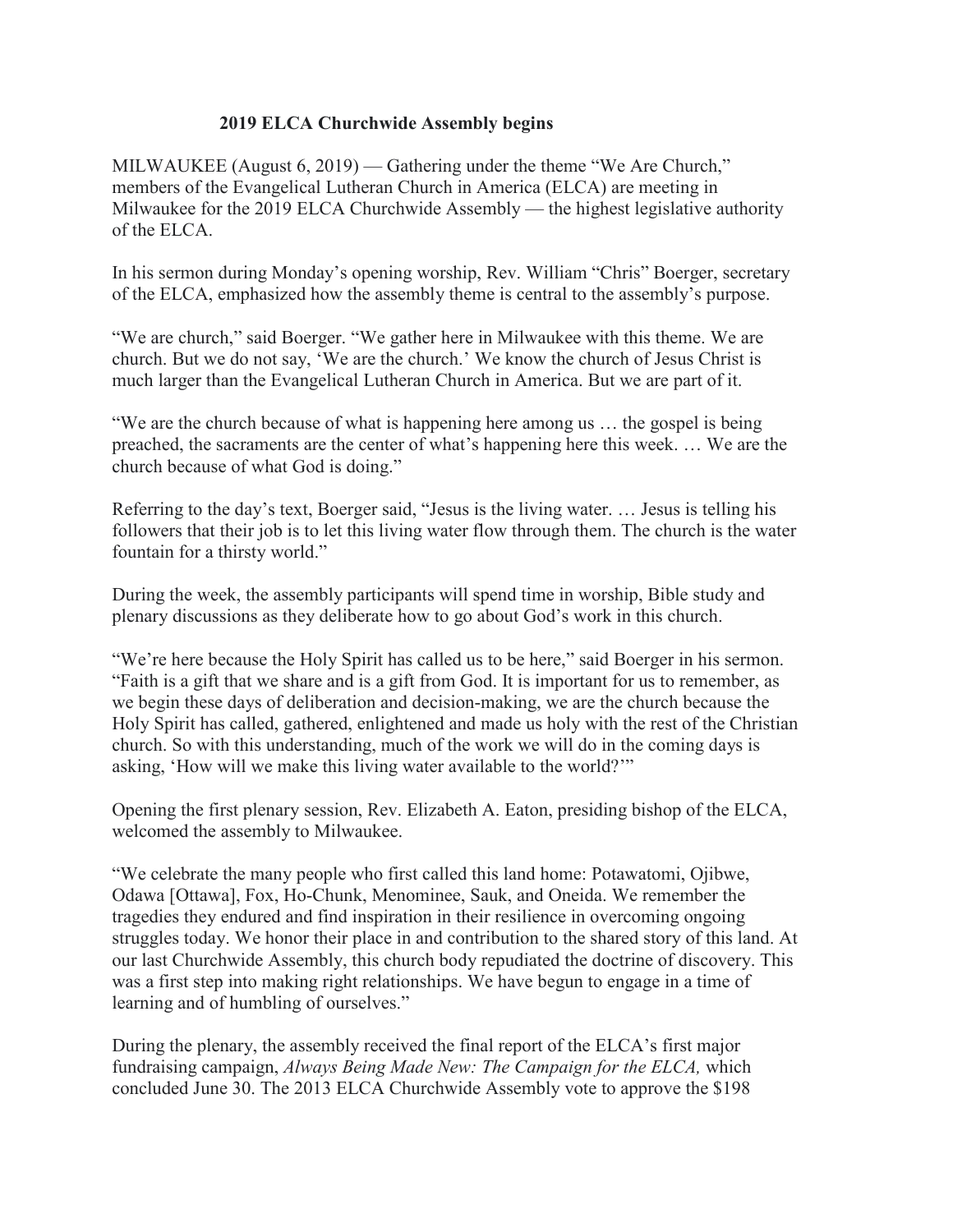million campaign to help sustain and grow the ministries of this church, citing four priorities: congregations, hunger and poverty, leadership, and global church. The campaign focused on growing this church's communities of faith, forming new leaders, welcoming our neighbors, overcoming malaria, confronting hunger and poverty and accompanying our global churches.

Christina Jackson-Skelton, executive director for ELCA Mission Advancement, reported to the assembly, "Six years ago, at the 2013 Churchwide Assembly, this church set the bold and daring goal of raising \$198 million for existing and new ministry initiatives.

"Since the campaign's launch, ELCA ministries have witnessed amazing generosity and support from synods, congregations, members and volunteers. Thank you for what you have done to contribute to such an incredible impact across this church."

Campaign steering committee co-chairs Loren and MaryAnn Anderson announced to the assembly that the campaign has raised \$250 million in cash, multiyear commitments and planned gift commitments.

Jackson-Skelton and Rev. Ron Glusenkamp, director for the campaign, provided the assembly with an overview of its impact:

- Since 2014, he campaign contributed towards the approval of 281 new start congregation. There are currently 365 new ELCA ministries under development in the United States and the Caribbean.
- Through the ELCA's Young Adults in Global Mission program, 450 young adults were encouraged to serve in more than ten country programs around the world.
- Through the ELCA's International Women Leaders program, 189 women leaders from our global companions were awarded academic training opportunities, from weeklong seminars to full-tuition scholarships at ELCA colleges and universities.
- The Evangelical Lutheran Church Africa Mission in South Sudan was established, and in Juba, the capital city, the Reconciliation Lutheran Church Community Center and Primary Health Care Clinic opened its doors in November 2017.
- Through ELCA Fund for Leaders, more than 1,300 students were provided with seminary scholarships.
- Income for ELCA World Hunger in 2018 exceeded its income in 2013, the year preceding the campaign, by more than 20%.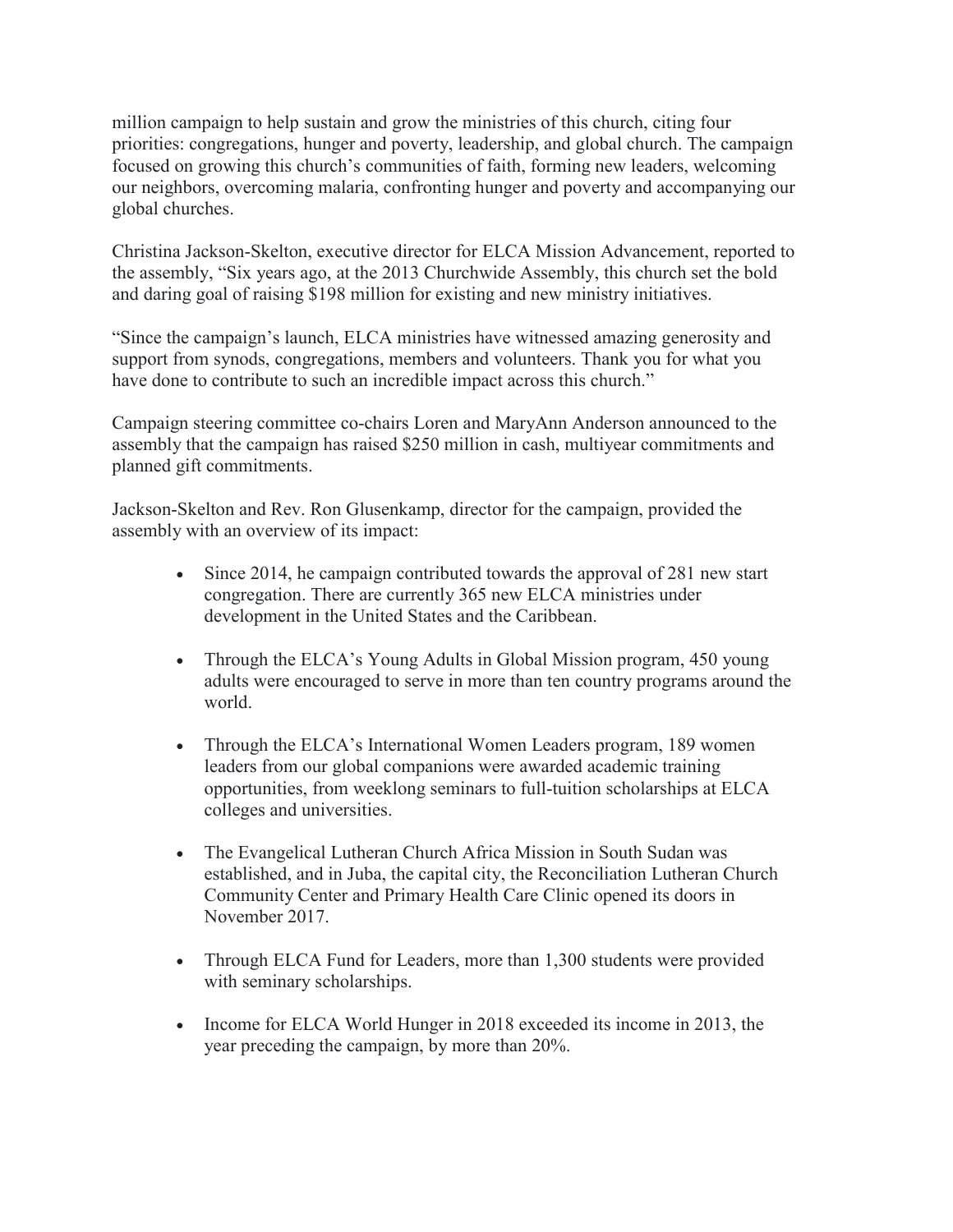"There is no doubt that we have been changed by this campaign," said Glusenkamp. "The generosity of this church and the ability to be about deepening our mission impact brings to life our campaign theme, which was inspired by 2 Corinthians 5:17: 'So if anyone is in Christ, there is a new creation: everything old has passed away; see, everything has become new!"

The assembly also cast the first ballot for ELCA presiding bishop. Results of the ballot will be announced during the second plenary.

Other key actions to be considered by the 927 voting members of the assembly include:

- Electing a secretary.
- Voting on the proposed, recommended social statement "Faith, Sexism, and Justice: A Lutheran Call to Action" and the related implementing resolutions. The recommended, proposed social statement covers a range of issues on which the ELCA is called to action, including gender-based violence, workplace discrimination, and economic inequality.
- Voting on the policy statement "A Declaration of Inter-Religious Commitment." The proposed document underscores the ELCA's long-standing commitment to interreligious relations and provides a framework for common application and theological reflection across the varied contexts of this church.
- Voting on a constitutional amendment that would make ordination the entrance rite for ministers of Word and Service and no longer count deacons as laypersons in observing the ELCA's representational principles.
- Voting on budget proposals for the 2020, 2021 and 2022 fiscal years.
- Voting on recommendations presented by the task force for strategic authentic diversity. This is in response to the 2016 Churchwide Assembly having directed the Church Council to develop a strategy to equip congregations and synods to work toward becoming more authentically diverse.
- Receiving a declaration of the ELCA to people of African descent. Included in this document is a confession of this church's bondage to the sins of slavery, racism, discrimination, white supremacy and quietism, and a commitment to begin the work of repentance, which this church confesses to be "the chief topic of Christian teaching."

Live video of the plenary sessions will be accessible at [elca.org/cwa.](https://www.elca.org/cwa)

<https://www.elca.org/News-and-Events/7997>